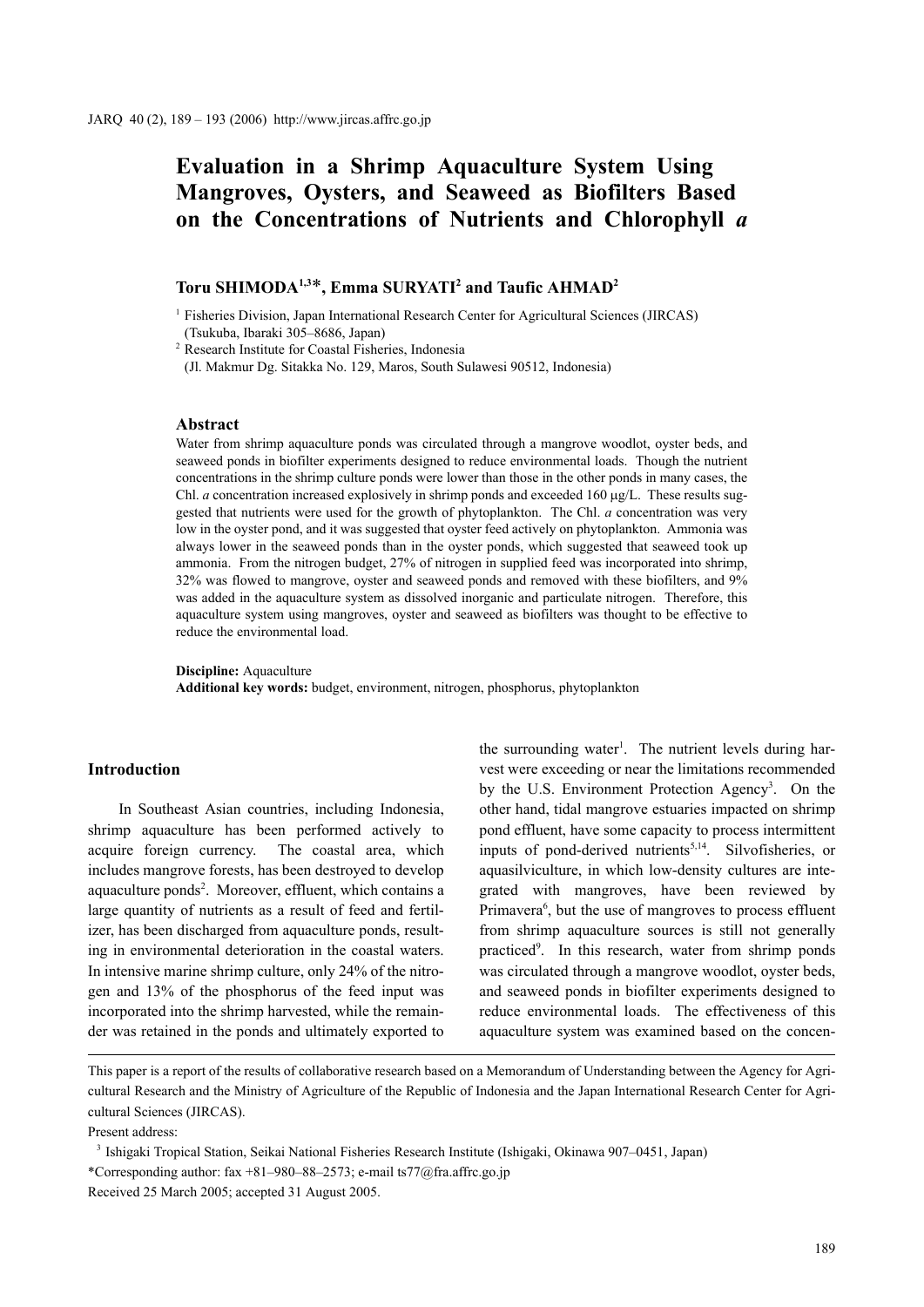trations of nutrients and Chl. *a*.

## **Materials and methods**

This experiment was conducted at the Maranak experiment station, Research Institute for Coastal Fisheries, South Sulawesi, Indonesia. The investigation site is shown in Fig. 1. Water from 7 shrimp aquaculture ponds was introduced into a mangrove (*Rhizophora sp.*) woodlot through canal 1. The mangrove stands consisted of saplings aged 0 to 2 years planted in ponds at intervals of 40 cm. Although the mangrove woodlot was divided into



**Fig. 1. Schematic outline of shrimp aquaculture, mangrove, oyster, and seaweed ponds used in the experiments and sampling points**

9 parts consisting of 3 divisions each of  $5 \times 5$  m,  $10 \times 10$ m, and  $15 \times 15$  m, there were no differences in nutrients or Chl. *a* concentrations among the mangrove ponds. Therefore they were treated collectively. Water that had passed through the mangrove woodlot was returned to the shrimp aquaculture ponds via oyster (*Crassostrea iredalei*) and seaweed (*Gracillaria sp.*) ponds. Thirty percent of the water in the shrimp ponds was exchanged every 3 days. Water evaporation and seepage into the soil were compensated for by supplying river or well water depending on the salinity in the aquaculture ponds. Shrimp aquaculture was intensively<sup>4</sup> carried out for about 3 months from August to November, 1999, at a density of 20 individuals/ $m^2$  (Table 1).

Every 15 days, the water quality was investigated at each site in the early morning before circulation. The water temperature, salinity, and dissolved oxygen (DO) were monitored with a TOA model WQC-20A water quality checker. Water samples were collected using plastic bottles installed at the edge of a stick. They were immediately filtered through Whatman GF/F filters for Chl. *a* and nutrients analyses. For Chl. *a* analysis, the filters were soaked in  $N$ ,  $N$ -dimethylformamide<sup>12</sup>, and then Chl. *a* was extracted in solvent and analyzed with a fluorometer (Shimadzu RF-5300). The ammonia concentration in filtrate was measured immediately after filtration using the Sasaki and Sawada's method<sup>10</sup>. Nitrate, nitrite, phosphate, and silicate concentrations were measured by the standard method<sup>7</sup> using a spectrophotometer (Shimadzu UV-2400).

The experiment site was divided into 5 divisions: shrimp aquaculture ponds, canal 1 from shrimp ponds to mangrove ponds, mangrove ponds, canal 2 from mangrove ponds to an oyster pond, and oyster + seaweed ponds. Oyster and seaweed ponds were treated in a lump because there was no partition board between both ponds and water was able to move between both ponds at any time. The amount of variation in nutrients and Chl. *a* in each division was calculated every 3 days, as water was circulated every 3 days, and the budget in each division was estimated as follows:

**Table 1. Outline of the shrimp culture indicated by the stocked larvae, days of culture, shrimp total weight, number of individuals at harvest, amount of feed, and feed conversion ratio (FCR)**

| Stocked larvae |      | Cultured days | Harvest     |       | Survival rate | Feed | FCR  |
|----------------|------|---------------|-------------|-------|---------------|------|------|
| Individuals    | (kg) | (day)         | Individuals | (kg)  | $(\%)$        | (kg) |      |
| 70.000         | 5.05 | 92            | 36.754      | 622.6 | 52.51         | 950  | 1.56 |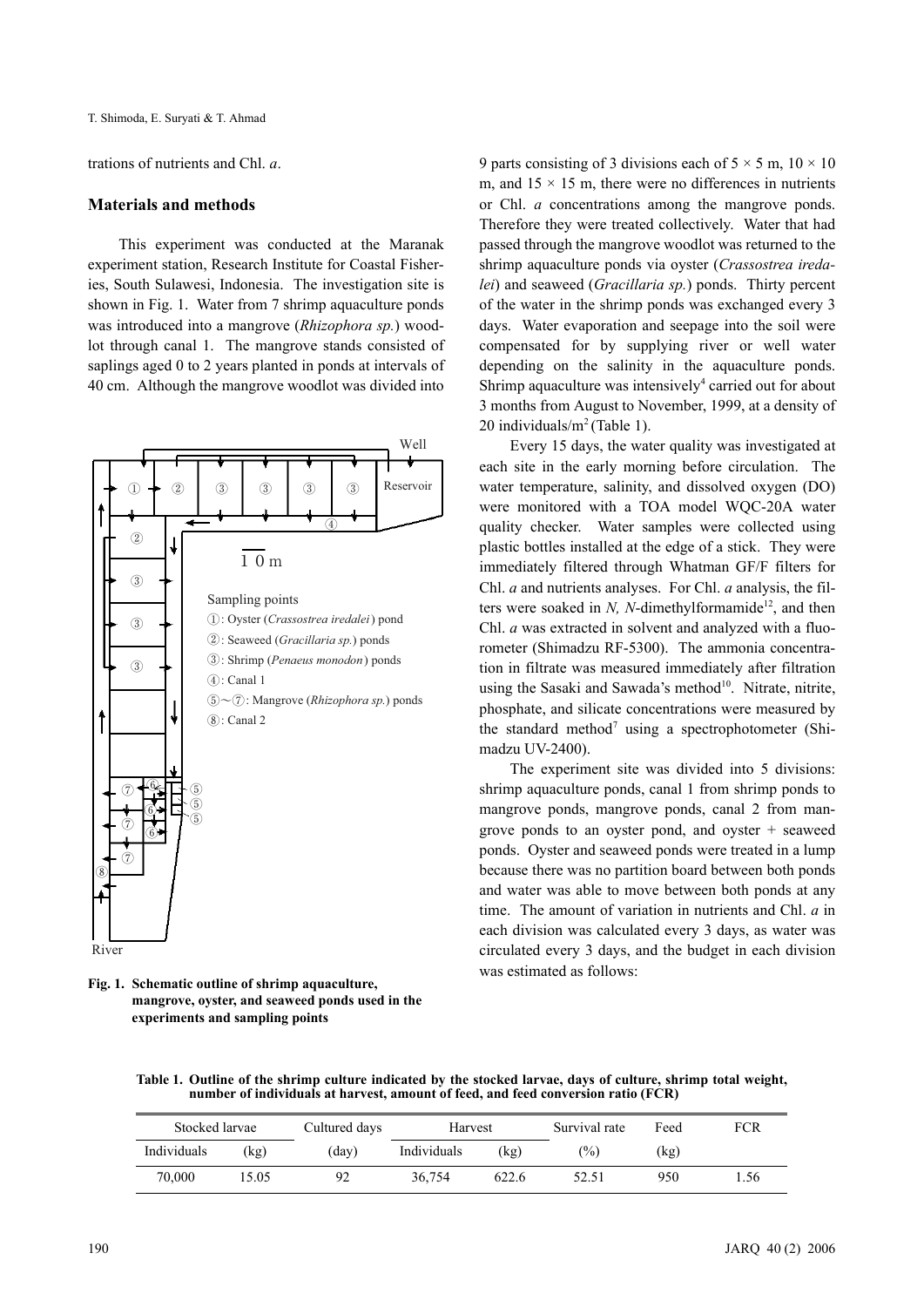$Cd, n^* = (Cd, n-1 \times Vtd, n-1+Cd, n \times Vd, n)/(Vtd, n-1+Vd, n)$  $B = \Sigma (Cd + 3.n - Cd.n^*) \times Vd.n$ 

- Cd,n\*: concentration in division n after water exchange at d day
- Cd,n: concentration in division n before water exchange at d day
- Vtd,n-1: volume of water transportation from division n-1 to n at d day
	- Vd,n: volume of division n at d day
		- B: budget in each division

When the budget B is plus, the division is a source of material, and, when the budget is minus, it is a sink.

To acquire the nitrogen and phosphorus budget in this aquaculture system, the nitrogen content in shrimp and feed was analyzed with an elemental analyzer (FISONS EA-1108), and the phosphorus content was analyzed by the modified method of Solórzano and Sharp<sup>11</sup>. Assuming that the Carbon:Chl. *a* ratio was 50 and that the C:N:P ratio was  $106:16:1$  in phytoplankton<sup>8</sup>, the particulate nitrogen and phosphorus concentrations in water were estimated from the Chl. *a* concentration.

# **Results and discussion**

The water temperature ranged from 24.8 to 30.1ºC. Salinity fluctuated largely from 27.5 to 44.5 (psu). It was high at the beginning of the experiment because of the dry season, and well water was supplied to the oyster pond. Dissolved oxygen ranged from 1.70 to 8.36 mg/L, and it was always low at canal 1 and in the mangrove ponds. It was assumed that oxygen was consumed, since organic matter was decomposed there.

The ammonia concentration increased gradually in the oyster pond and exceeded 100 μM once, and the silicate concentration progressively increased as well (Fig. 2). Though well water was supplied to the oyster pond, the ammonia and silicate concentrations in well water were very high, about 200 μM and 130 μM, respectively. Moreover, the Chl. *a* concentration was very low (Fig. 3), which suggests that oysters feed actively on phytoplankton. Therefore, the increase in ammonia and silicate concentrations in the oyster pond was attributed to the supply from the well and/or excrement from the oysters. Though the ammonia concentration in the oyster pond and seaweed ponds was synchronized, it was always low in the seaweed ponds, which suggests that



**Fig. 2. Concentrations of ammonia, nitrate, nitrite, phosphate, and silicate during the experimental period**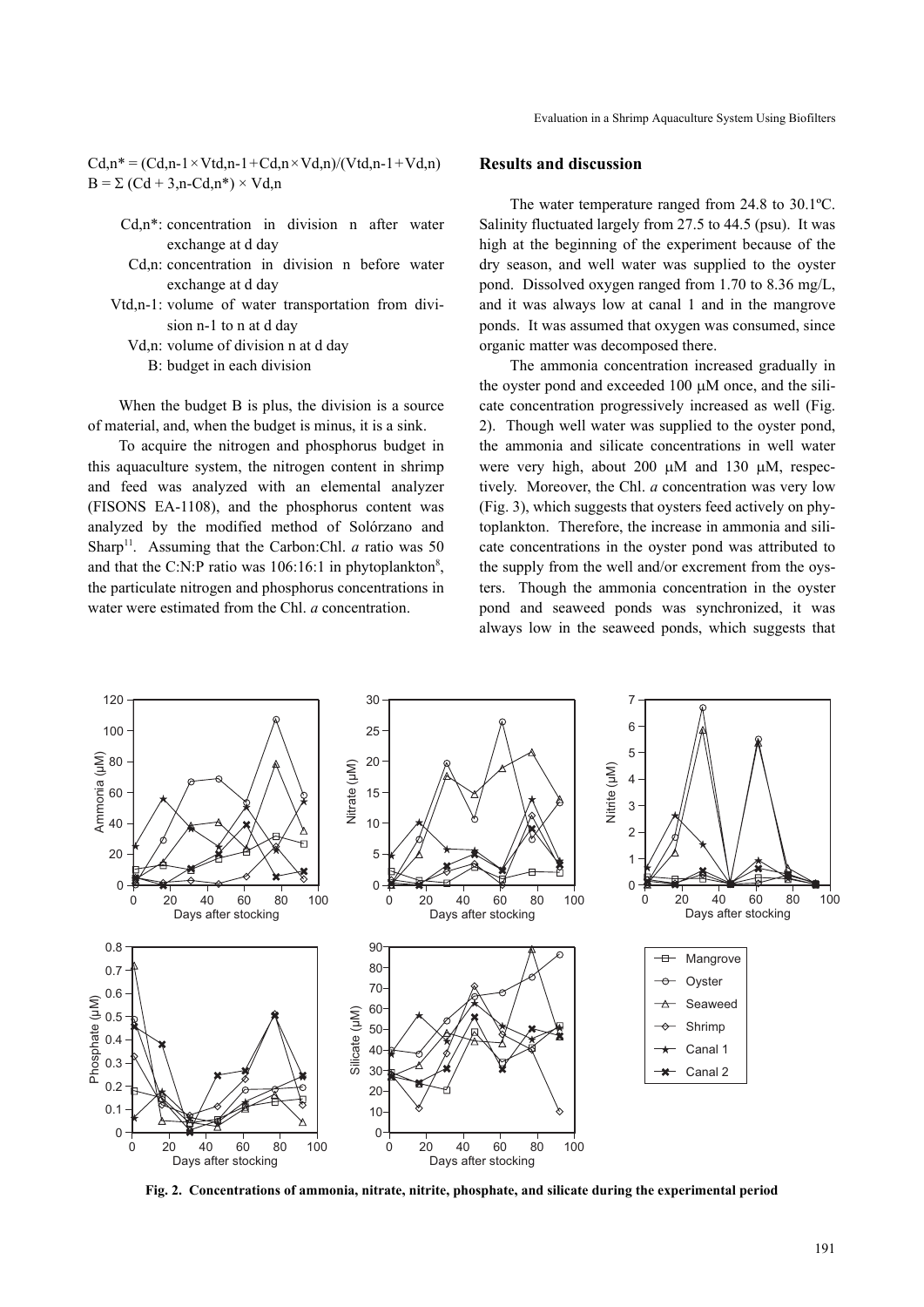

**Fig. 3. Chlorophyll** *a* **concentration during the experiment period**

seaweed took up ammonia. Since little amounts of nitrate and nitrite were observed in the well water, they might have been generated by nitrifying bacteria. The phosphate concentration was about 0.7–0.8 μM in river water, and it was assumed that the high initial concentration of phosphate was influenced by river water. Though the nutrient concentrations in shrimp culture ponds were lower than those in oyster and seaweed ponds in many cases, the Chl. *a* concentration increased explosively in shrimp ponds and exceeded 160 μg/L. The results, therefore, suggested that nutrients were used for the growth of phytoplankton. A high Chl. *a* concentration was observed in shrimp aquaculture ponds in Thailand and Malaysia<sup>1,3</sup>, which suggested that nitrogen and phosphorus were discharged into the environment in the form of particulate organic matter rather than in the form of nutrients. In mangrove ponds, water with low nutrients concentrations was supplied because nutrients were taken up by phytoplankton in aquaculture ponds. Phytoplankton sank in mangrove ponds because there was no water circulation created by a paddlewheel, different from the case in the aquaculture ponds. Therefore, Chl. *a* concentration was comparatively low in mangrove ponds. Ammonia

| Table 2. Nutrients and Chl. a budgets in each division |  |  |  |
|--------------------------------------------------------|--|--|--|
|                                                        |  |  |  |

|                     | NH <sub>4</sub><br>(kgN) | NO <sub>3</sub><br>(kgN) | NO <sub>2</sub><br>(kgN) | DIN<br>(kgN) | PO <sub>4</sub><br>(kgp) | Chl. a<br>(kgChl, a) |
|---------------------|--------------------------|--------------------------|--------------------------|--------------|--------------------------|----------------------|
| Canal 1             | 4.45                     | 0.53                     | 0.10                     | 5.09         | $-0.03$                  | $-0.31$              |
| Mangrove            | 0.09                     | $-0.31$                  | $-0.03$                  | $-0.25$      | $-0.01$                  | $-0.23$              |
| Canal 2             | $-0.46$                  | 0.01                     | $-0.01$                  | $-0.46$      | 0.05                     | $-0.17$              |
| $O$ yster + Seaweed | 5.52                     | 1.97                     | 0.36                     | 7.85         | $-0.04$                  | $-0.33$              |
| Shrimp              | $-8.90$                  | $-1.93$                  | $-0.43$                  | $-11.27$     | 0.00                     | 1.56                 |
|                     |                          |                          |                          |              |                          |                      |

If the value is a plus, it indicates that the division is a source.

If the value is a minus, it indicates that the division is a sink.

| Table 3. Parameters and results of nitrogen budget in this experiment |  |  |
|-----------------------------------------------------------------------|--|--|
|-----------------------------------------------------------------------|--|--|

| Supplied feed (Wet weight)                                                  | 950.0 kg                       |
|-----------------------------------------------------------------------------|--------------------------------|
| Dry/wet weight ratio in feed                                                | 94.6%                          |
| Nitrogen/dry weight ratio in feed                                           | $7.3\%$                        |
| Harvest (Wet weight)                                                        | $622.6 \text{ kg}$             |
| Dry/wet weight ratio in prawn at the harvest                                | $27.1\%$                       |
| Nitrogen/dry weight ratio in shrimp at harvest                              | 10.8%                          |
| Initial weight of total shrimp                                              | $15.1$ kg                      |
| Dry/wet weight ratio in shrimp at the start                                 | 22.6%                          |
| Nitrogen/dry weight ratio in shrimp at the start                            | 9.8%                           |
| Sediment amount/feed ratio (modified Briggs $\&$ Funge-Smith <sup>1</sup> ) | 32.0%                          |
| Increase in dissolved inorganic and particulate matter                      | $5.6 \text{ kg}$               |
|                                                                             |                                |
| Remainder                                                                   | $21.0$ kg                      |
|                                                                             |                                |
| Area (Mangrove + Oyster + Seaweed ponds)                                    | $2,550 \text{ m}^2$            |
| Days                                                                        | $92$ day                       |
| Removal rate                                                                | $84.49$ mg/m <sup>2</sup> /day |